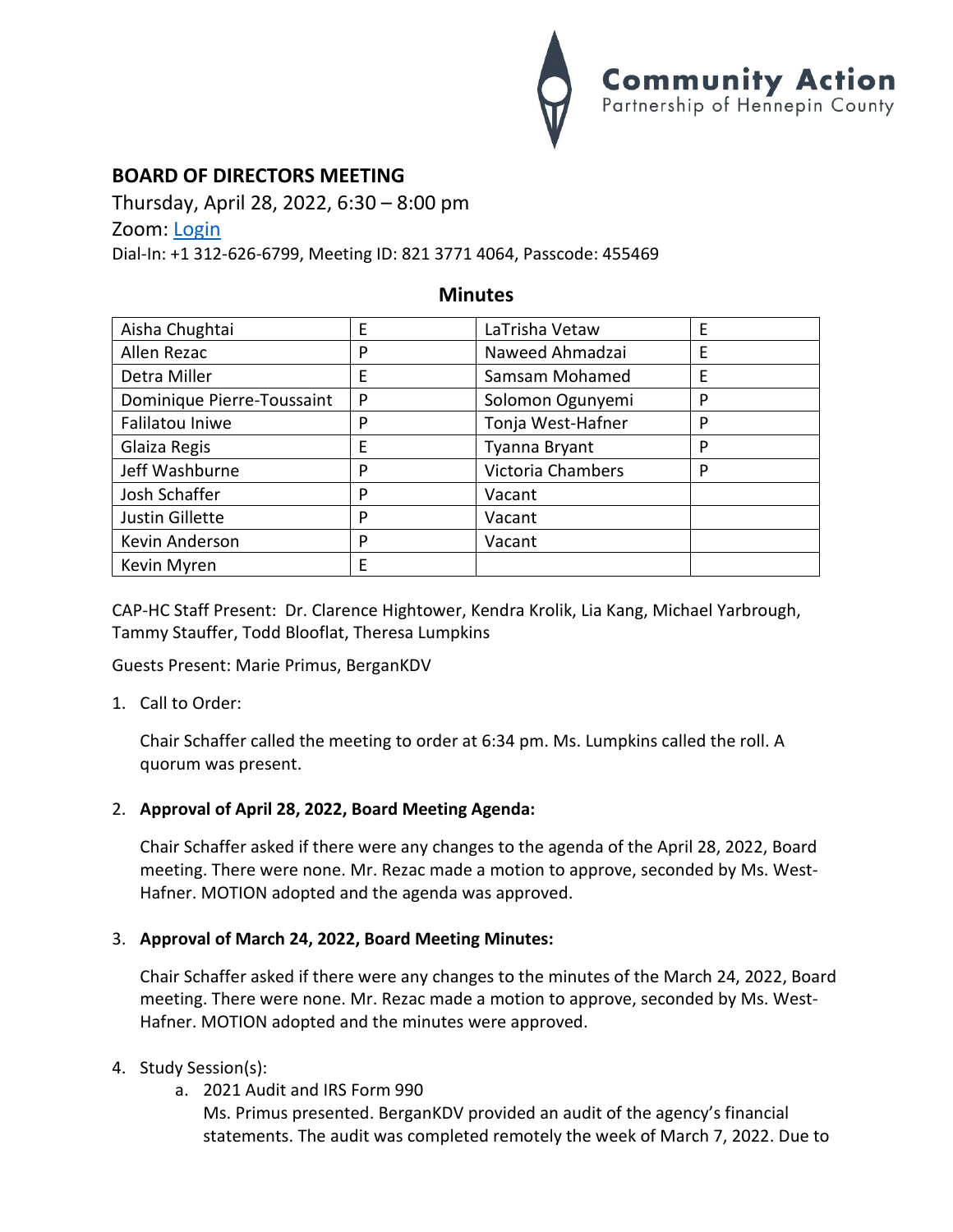the turnover in the accounting department and with the program directors, the agency was subjected to three single audits which wouldn't normally be the case. The three single audits were LIHEAP, CSBG, and the Coronavirus Relief Fund. The agency received a clean unmodified opinion on the financial statements. One significant deficiency was found in regard to the CSBG funding and the monitoring of the Youthprise subgrant. Some recommendations and best practices suggestions were identified by BerganKDV such as the creation of a succession plan for the Executive Director. The independent auditors report has changed. The opinion has been moved to the first paragraph on the first page. Leases have changed in the report as well. Long-term operating leases will show as an asset and an offsetting liability for the term of the lease on your statement of financial position. This change applies to all non-profit and for-profit companies. Ms. Primus all reported that the IRS Form 990 did not change much from the previous year.

- b. 2021 Community Services Block Grant (CSBG) Annual Report Ms. Krolik presented. The Community Services Block Grant (CSBG) Annual Report is required by the Minnesota Department of Human Services Office of Economic Opportunity (MN DHS OEO) on an annual basis to gather Community Action agency data in a standardized format. All Minnesota state data is aggregated for a national report to the U.S. Congress; the final national-level report can be found on the National Association for State Community Services Programs (NASCSP) website. The report is divided into four modules which each Community Action agency in the nation is required to complete. CAP-HC submitted the report to MN DHS OEO in February 2022. A high-level summary of the report was reviewed during the meeting.
- c. Revenue Diversification

Mr. Washburne and Ms. Krolik presented. Ms. Krolik, Mr. Washburne, and Mr. Myren previously met to discuss revenue diversification and creating energy around raising general operating funds for the agency. The agency's current funding is very programmatic and restrictive. Mr. Washburne raised the question of "if we could do more, what would we do and how would we do more than what the current grant(s) restrict us to do." As the agency goes through the Strategic Plan, the focus should be on how we can be more responsive to the needs of the community. The question was asked if the agency is seeking solely unrestricted funding for general operating or is the agency looking for innovative programming funds. Ms. Krolik commented that the agency is in need of both. Ms. Krolik also commented that some feedback she received from private funders this year is that they are looking for a compelling vision of what CAP-HC is trying to accomplish with our programs. They want to know how CAP-HC is going to make a difference in the lives of those we are serving with the funds they give. The strategic planning process allows the agency the opportunity to focus on prioritizing specific programs and targeting funders to support those initiatives.

#### 5. **February 2022 Financial Statements and March 2022 Cash Flow Report:**

Mr. Rezac reported that the Finance and Audit Committee met and had a quorum. He led the Board through the financial narrative of the February 2022 financial statements. For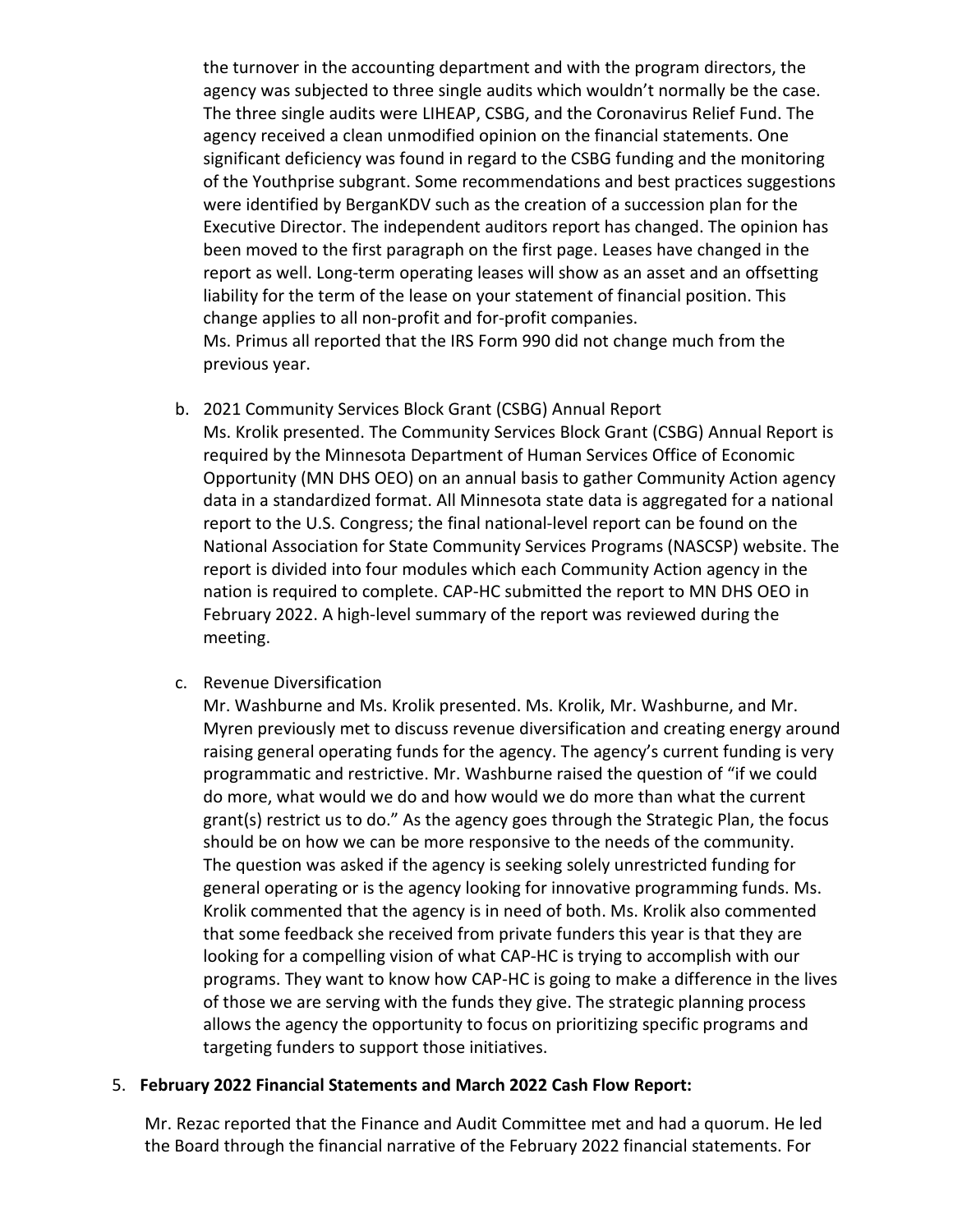February 2022, CAP-HC finished with a deficit in net assets of (\$1,291). The deficit for the month was the result of non-cash expenses depreciation and expense amounts of funds recognized as revenue in prior fiscal years as well as non-reimbursable expenses offset by small amounts of interest from the MAGIC and checking accounts and donations received in February. The spending of these funds previously recognized in prior years was anticipated and is budgeted for in the 2022 budget. There was an increase in Professional Services due to unexpected costs for temporary staffing, mainly the HR Director position. The Grant Expenditure Status Report was reviewed. The Finance and Audit Committee is closely monitoring the CSBG CARES Act Supplemental Grant and CDBG Grant are behind the spend down rate, but staff is confident the grant will be fully spent down by the due dates. The March 2022 Cash Flow Report was reviewed. It is anticipated that cash flow will increase over the next few months due to receiving some grants that pay up front instead of on a reimbursement basis.

Mr. Rezac recommended that the Board accepts the February 2022 financial statements, subject to audit, so no separate motion is required. Motion adopted. There were no further questions or comments.

6. Grant Application Report:

Ms. Krolik presented. The Pro-Active Self-Sufficiency Grant from the Department of Commerce was received in the amount of \$83,000 for the Energy Assistance Program. This is a \$10,000 increase from last year and these funds are used to provided client education on reducing household energy needs and increasing energy security. The Shavlik Foundation Grant in the amount of \$20,150 was denied. The Frey Foundation Grant Letter of Intent in the amount of \$50,000 was also denied. The agency has not yet heard back from Ameriprise and will follow up on the status. The City of Brooklyn Park reached out to the agency, and it is unlikely that CAP-HC would get more than \$20,000 even though the request was \$70,000.

7. Finance and Audit Committee Update:

Mr. Rezac commented that the committee met and had quorum. In addition to the financial statements and cash flow, the committee also reviewed the audit presentation. Staff has requested permission to do a revised budget to take into consideration increased revenue of approximately \$850,000 for Energy Assistance that had not been budgeted. Staff will submit a budget amendment for approval at a future board meeting.

8. Human Resource Committee Update:

Committee Chair Gillette shared that the HR Committee met and did not have a quorum. The committee received an update on the search for the HR Director. An update was given on the Culture Initiative. Staff is also in the process of working on implementing the return to the office for employees. There are currently approximately ten open positions within the agency.

9. Program Planning & Evaluation (P&E) Committee Update:

Committee Chair Bryant shared that the P&E Committee met and had a quorum. Chair Bryant shared a program highlight about the Volunteer Income Tax Assistance (VITA) program. CAP-HC served a total of 338 returns this season through VITA. Of those 338 returns; 86 were federal, 183 were state, and 69 were property returns. The committee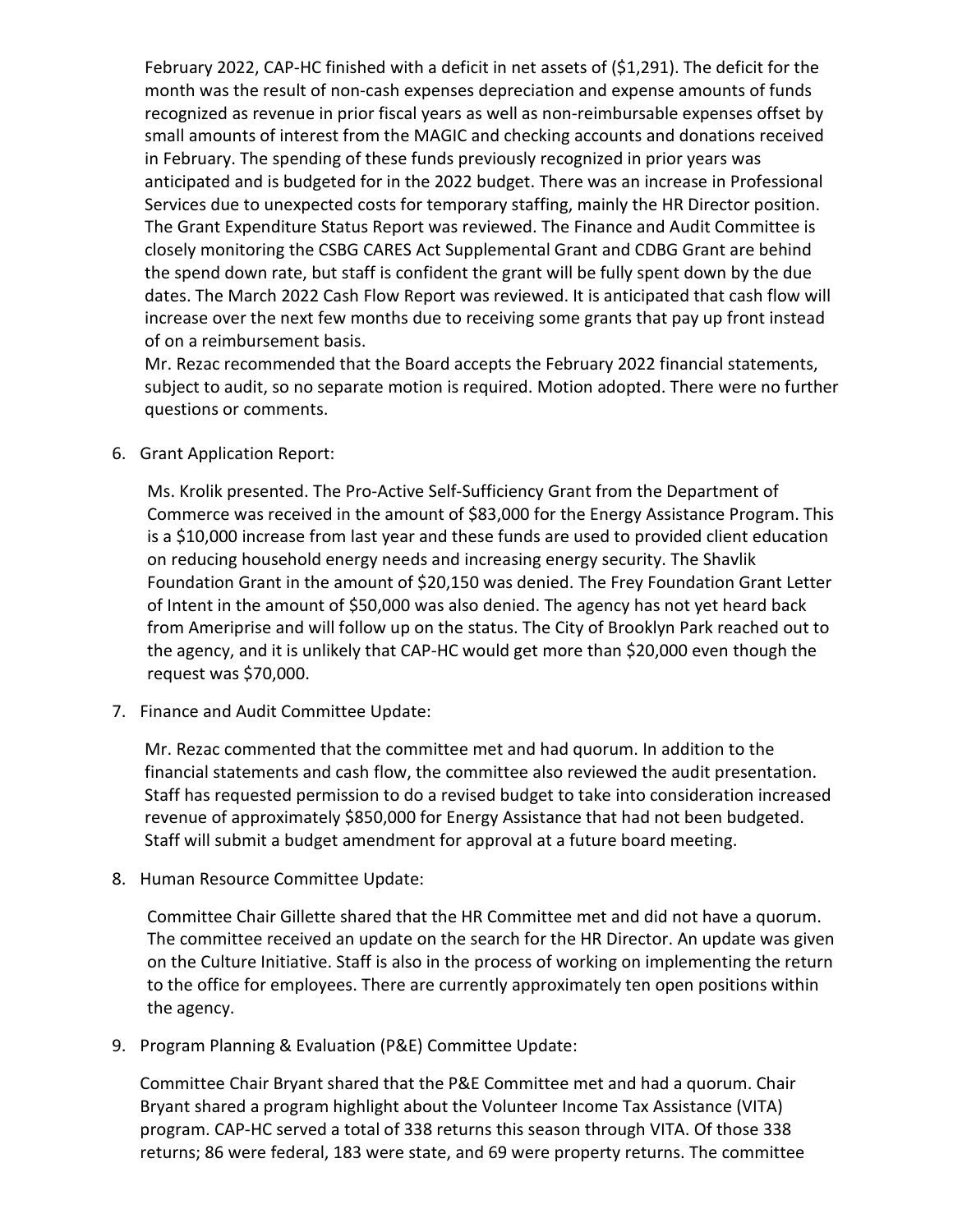reviewed the Monthly Program Data Report and the Grant Application Report.

10. Monthly Program Data Report:

Ms. Stauffer presented. This report gives the year-to-date program totals as well as totals for the month of March 2022. This report gives the year-to-date program totals as well as totals for the month of March 2022. For the month of March, 2,453 total households were served, of which 2,003 were for the Energy Assistance Program. The total number of households served for the year is 6,080. The total number of households served for each program was also reviewed. Currently, four programs are running ahead of schedule: Energy Related Repairs, Water Assistance, Emergency Housing Assistance, and Rapid Rehousing programs. Two programs are right on track; Energy Assistance and the Transportation Assistance programs. Three programs are behind schedule: Auto Insurance Assistance, MNsure Application Assistance, and the VITA program. The VITA program is actually on track as of April; however, this report lists the March numbers. The Homebuyer Education and Vehicle Repair programs have low numbers due to current staffing issues. These numbers should increase as soon as the open staff positions are filled.

## 11. Executive Director Update:

a. Property Search Update

Dr. Hightower presented. The agency is planning to sign a lease agreement with the current landlord for an additional year.

b. Youth Center Update

Dr. Hightower presented. The youth center is moving on two tracks. The legislature is going well. It will be in the House side of the bonding bill, but it will not be in the bonding bill on the Senate side. Staff has been assured by senate leadership that once it gets to the conference committee there will be senate leadership support. The Minneapolis Public Schools (MPS) is in the process of meeting to determine their surplus properties. There are two buildings in north Minneapolis that are of interest for the youth center. MPS will take proposals for these building in the near future.

c. Client Satisfaction Survey Update

Dr. Hightower presented. The Client Satisfaction Mean Scores were revised in the survey due to an error that was discovered. In previous years, the "Does Not Apply to Me" answer had a point value of 3 which was skewing the results. Going forward, this column would not have a point value and would be zero or N/A. This has resulted in a higher mean score.

d. Agency Dashboard

Dr. Hightower presented. The agency dashboard is a valuable tool for board members. It provides a snapshot of the agency information. The dashboard is always available in the board portal on the agency dashboard for board members to view.

e. Board Self-Assessment

Dr. Hightower presented. The Board Self-Assessment is something that must be done as an organization in good standing. This gives all board members a chance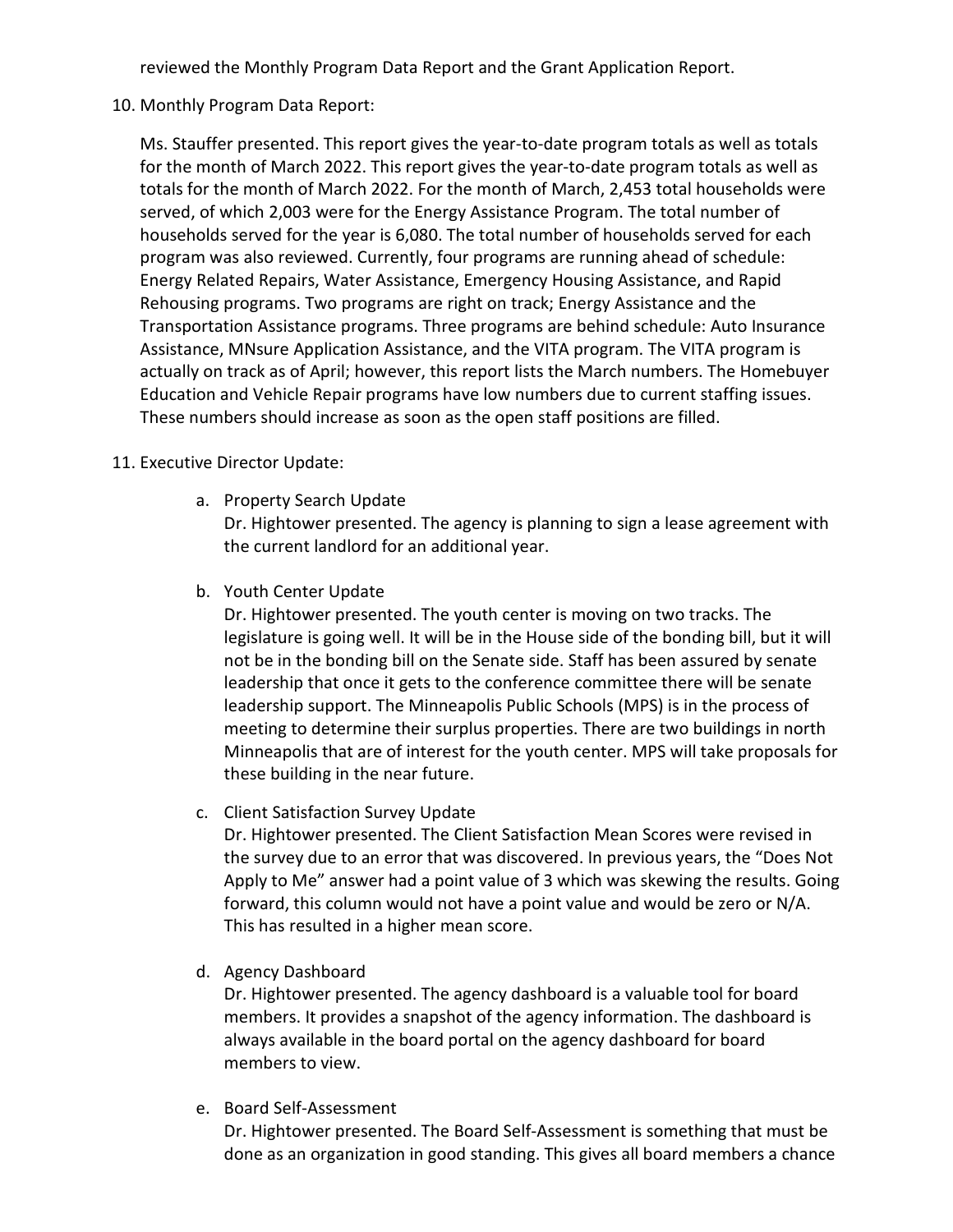to evaluate themselves. Ms. Lumpkins will send a questionnaire to all board members tomorrow to complete. The deadline for completion is May 6. The results will be shared with the board at the next meeting.

f. Community Action Month

Dr. Hightower presented. May is Community Action Month across the country. This is a great opportunity to raise awareness about Community Action via social media or within individual networks. All Community Action agencies are asked to host a pizza party on May 20. All CAP-HC staff will be invited to come to the office to participate.

### 12. New Business:

a. **2021 Audit and IRS Form 990** -- Mr. Blooflat

The 2021 Audit and IRS Form 990 were previously reviewed during the meeting as a study session. Staff is seeking approval of the 2021 Audit Reports and IRS Form 990.

Motion made by Mr. Rezac, Seconded by Ms. Bryant. Discussion, none. Motion approved.

- b. **2021 Community Services Block Grant (CSBG) Annual Report** -- Ms. Krolik The 2021 Community Services Block Grant Annual Report was previously presented during the meeting as a study session. Staff is seeking approval of the 2021 Community Services Block Grant as previously submitted. Motion made by Ms. West-Hafner, Seconded by Commissioner Anderson. Discussion, none. Motion approved.
- c. **Re-Seat Board Members** -- Chair Schaffer
	- **i. Justin Gillette – Private Sector**
	- **ii. Kevin Myren – Private Sector**
	- **iii. Solomon Ogunyemi – Community Member Sector** The three board members listed above are all up for re-election. Motion made by Ms. Bryant to re-seat Justin Gillette, Kevin Myren, and Solomon Ogunyemi, Seconded by Ms. West-Hafner. Discussion, none. Motion approved.

## 13. Announcements/Information:

a. The Board Roster, Board Calendar, and Board Committee Assignments were included in the Board packet for review. A link to the Board Portal on the agency website was also included on the agenda.

Ms. Bryant commented about the increased violence in north Minneapolis, and she is hopeful that CAP-HC can do its part to help try to decrease the violence.

### 14. Adjournment:

The meeting was adjourned by Chair Schaffer at 7:58 pm.